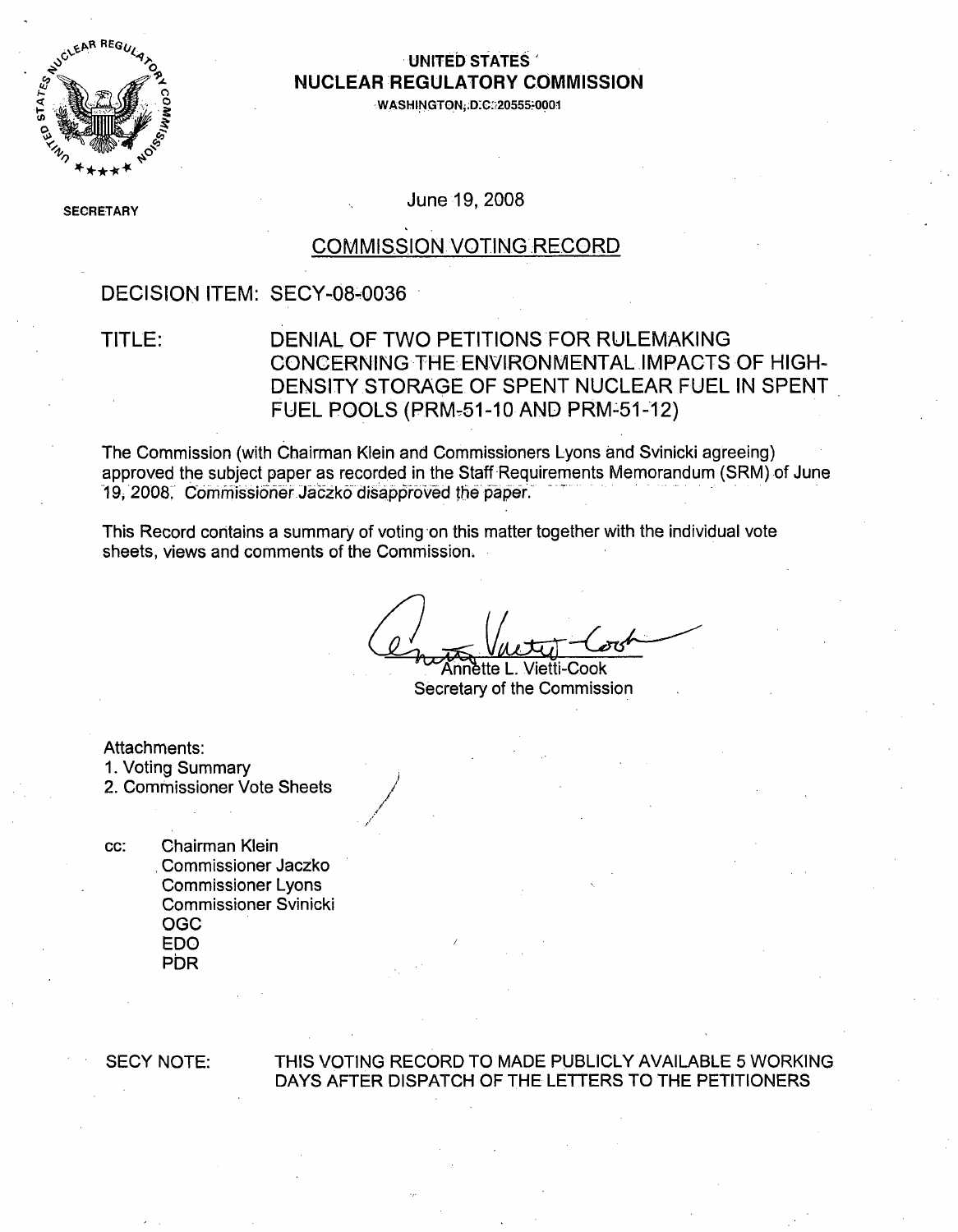### VOTING SUMMARY - SECY-08-0036

## RECORDED VOTES

|                       |                           | APRVD DISAPRVD ABSTAIN PARTICIP COMMENTS | <b>NOT</b> |             | DATE    |
|-----------------------|---------------------------|------------------------------------------|------------|-------------|---------|
| <b>CHRM. KLEIN</b>    | $\mathsf{X}$              |                                          |            | X           | 4/29/08 |
| COMR. JACZKO          |                           | X                                        |            | $X^{\perp}$ | 5/19/08 |
| <b>COMR. LYONS</b>    | $\boldsymbol{\mathsf{X}}$ |                                          |            |             | 4/10/08 |
| <b>COMR. SVINICKI</b> | X                         |                                          |            | Х           | 4/15/08 |

### COMMENT RESOLUTION

In their vote sheets, Chairman Klein and Commissioners Lyons and Svinicki approved the staffs recommendation and Chairman Klein and Commissioner Svinicki provided some additional comments. Commissioner Jaczko disapproved the staffs recommendation and provided some additional comments. Subsequently, the comments of the Commission were incorporated into the guidance to staff as reflected in the SRM issued on June 19, 2008.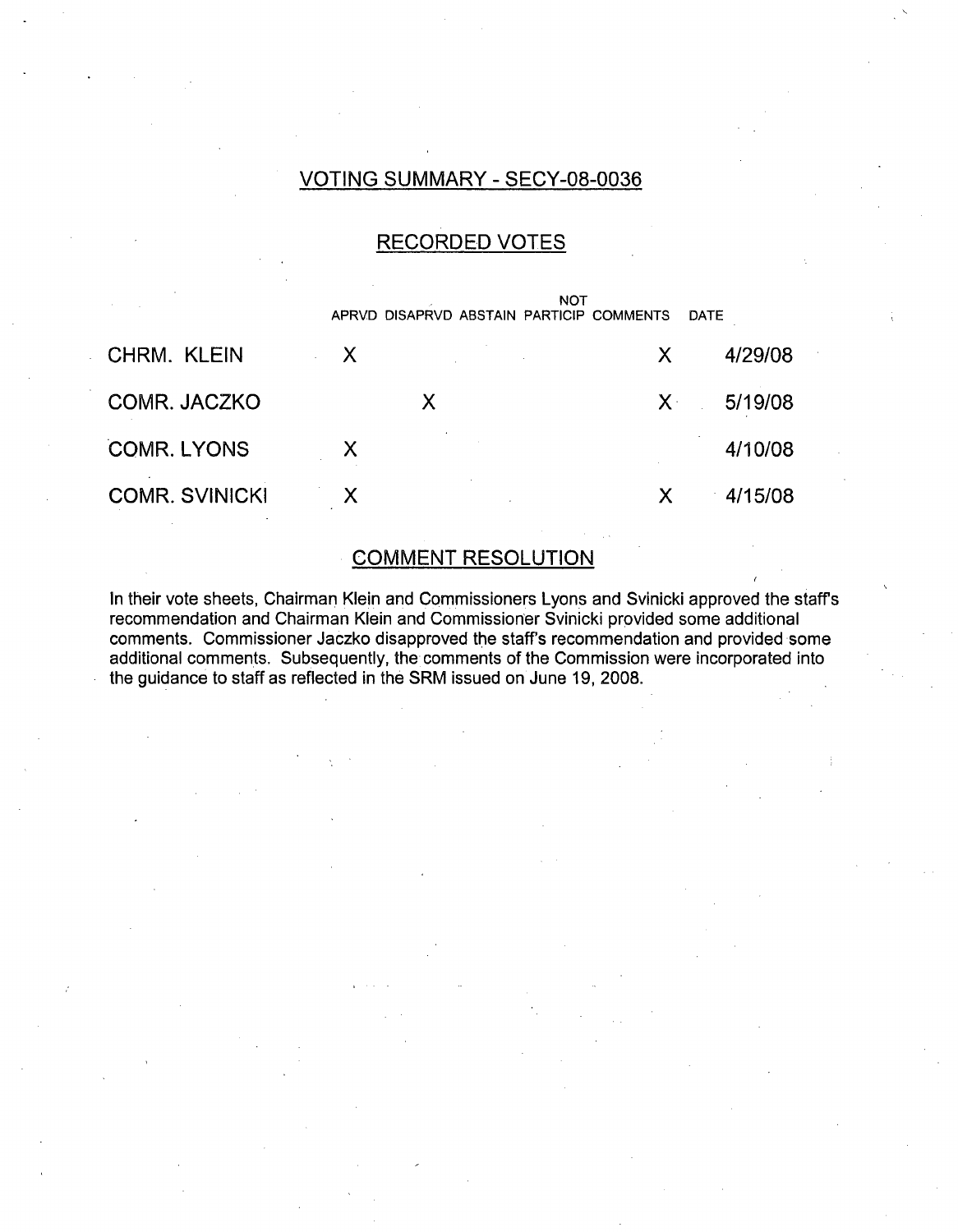## RESPONSESHEET

| TO:                      | <b>Annette Vietti-Cook, Secretary</b>                                                                                                                                                                                   |
|--------------------------|-------------------------------------------------------------------------------------------------------------------------------------------------------------------------------------------------------------------------|
| <b>FROM:</b>             | <b>CHAIRMAN KLEIN</b>                                                                                                                                                                                                   |
| <b>SUBJECT:</b>          | SECY-08-0036 - DENIAL OF TWO PETITIONS<br><b>FOR RULEMAKING CONCERNING THE</b><br><b>ENVIRONMENTAL IMPACTS OF HIGH-DENSITY</b><br>STORAGE OF SPENT NUCLEAR FUEL IN SPENT<br><b>FUEL POOLS (PRM-51-10 AND PRM-51-12)</b> |
| Approved XX              | Disapproved ______ Abstain _____                                                                                                                                                                                        |
| <b>Not Participating</b> |                                                                                                                                                                                                                         |
| <b>COMMENTS:</b>         | <b>Below</b> Attached XX None                                                                                                                                                                                           |

**SIGNATURE** 

 $4/29/200$ DATE

Entered on "STARS" Yes / No \_\_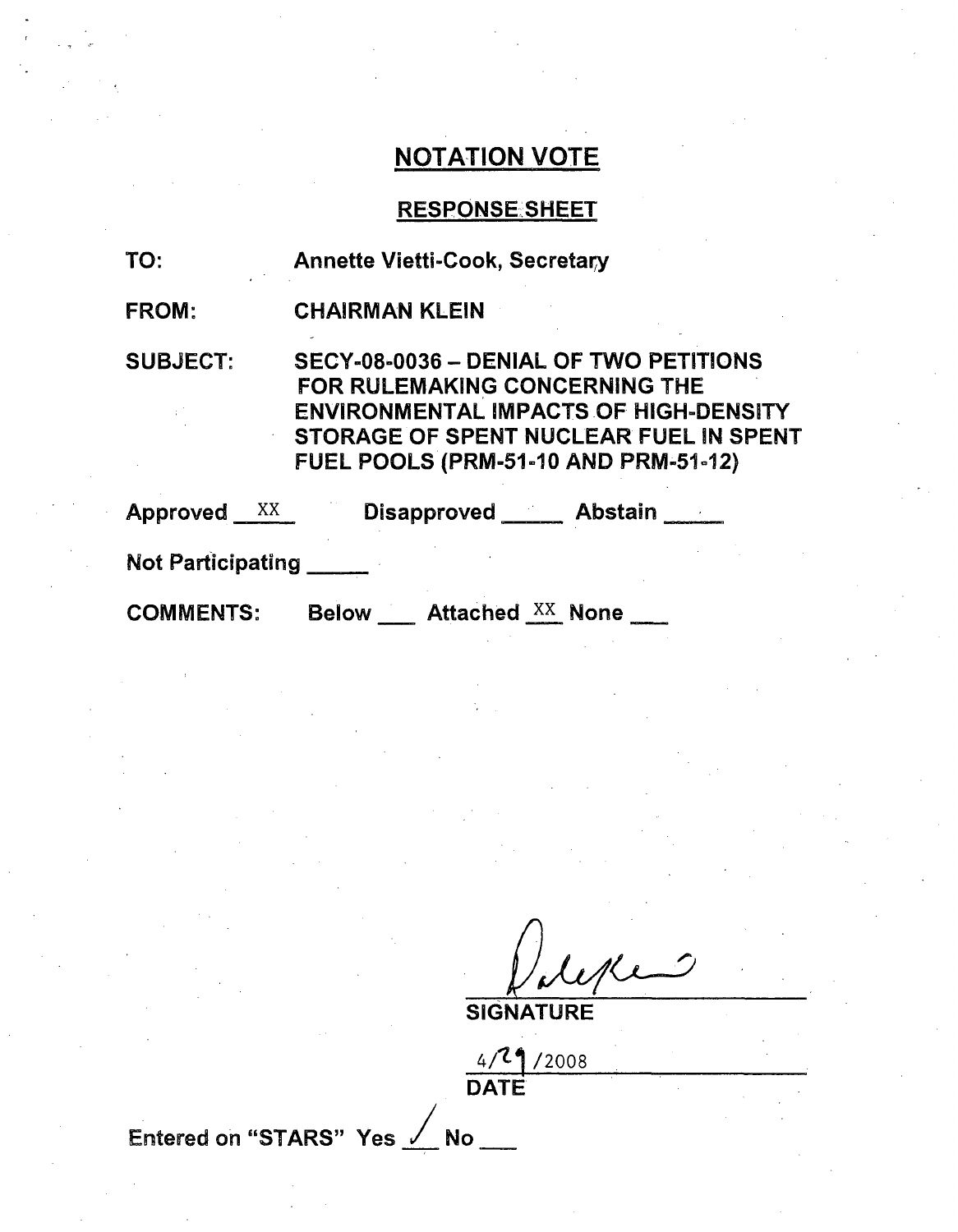#### Chairman Klein's Comments on **SECY-08-0036,** Denial of Two Petitions for Rulemaking Concerning the Environmental Impacts of High-Density Storage of Spent Nuclear Fuel in Spent Fuel Pools (PRM-51 **-10** and PRM-51 **-12)**

Fundamentally, the staff's recommendation to deny these two petitions is rooted, as it should be, in sound science that informs our policies and enables the agency to make determinations of adequate protection of public health and safety. In this case, the staff has reaffirmed the NRC's original conclusion that the environmental impacts of spent fuel storage, including highdensity storage, are insignificant for the renewal of nuclear power plant licenses. I approve the staff's recommendation for disposition of these two petitions. In addition, I concur with the edit proposed by Commissioner Svinicki.

 $\mathsf{D}$ ale E. Klein  $4/2008$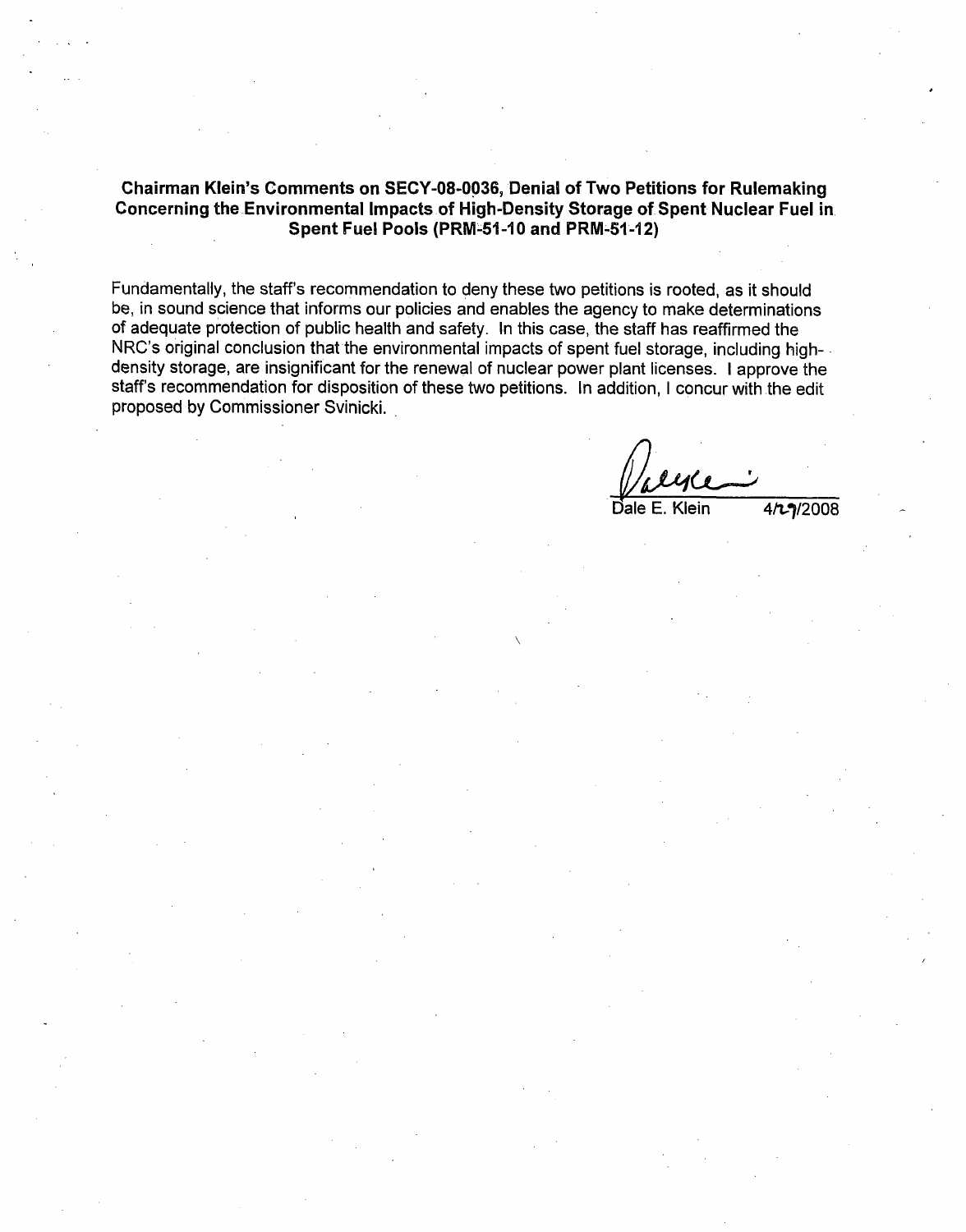# RESPONSE SHEET

| TO:               | <b>Annette Vietti-Cook, Secretary</b>                                                                                                                                                                                   |
|-------------------|-------------------------------------------------------------------------------------------------------------------------------------------------------------------------------------------------------------------------|
| <b>FROM:</b>      | <b>COMMISSIONER JACZKO</b>                                                                                                                                                                                              |
| <b>SUBJECT:</b>   | SECY-08-0036 - DENIAL OF TWO PETITIONS<br><b>FOR RULEMAKING CONCERNING THE</b><br><b>ENVIRONMENTAL IMPACTS OF HIGH-DENSITY</b><br>STORAGE OF SPENT NUCLEAR FUEL IN SPENT<br><b>FUEL POOLS (PRM-51-10 AND PRM-51-12)</b> |
| Approved          | Disapproved $X$<br><b>Abstain</b>                                                                                                                                                                                       |
| Not Participating |                                                                                                                                                                                                                         |
| <b>COMMENTS:</b>  | <b>Below</b><br><b>Attached X None</b>                                                                                                                                                                                  |

 $\frac{1}{\sqrt{12}}$ 

**DATE** 

Entered on "STARS" Yes X No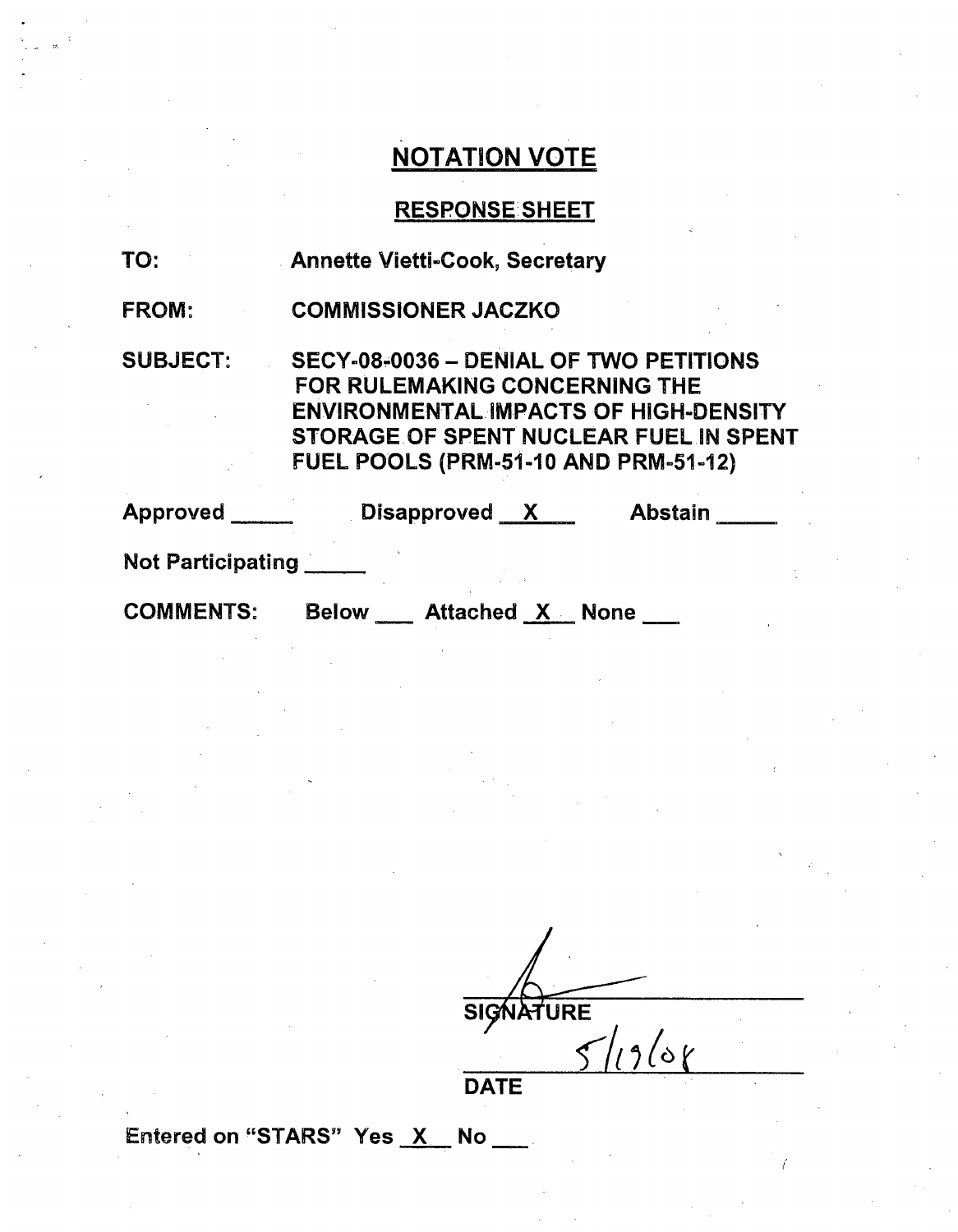#### Commissioner Jaczko's. Comments on.SECY-08-0036 Denial of Two Petitions for Rulemaking Concerning the Environmental Impacts Of High-Density Storage of spent Nuclear. Fuel in Spent Fuel Pools

I disapprove of the denial of the petition, as written. In general, I approve of the staff's decision not to initiate. a new rulemaking to resolve the petitioners' concerns; but because, the information in support of the petition will be considered when the staff undertakes the rulemaking to update the Generic Environmental Impact Statement forlicense renewal, I believe that the decision should be expressed as a partial granting of the petition rather than as a denial.

I find it unfortunate that the agency appears to limit its responses to petitions based upon the vocabulary that has been established surrounding this program. Currently, when the agency discusses these- petitions, we discuss them-in the context of "granting" or "denying" the rulemaking petitions. We then appear to be less inclined to "grant" unless we are committing to the precise actions requested in the petition. But these petitions are, by their very definition, requests for rulemakings; which means, even if we do "grant" a petition for rulemaking, we can not guarantee a particular. outcome for the final rule. The final rulemaking is the result of staffs technical work regarding the rule, public comments on the rule, and resolution of those comments. It is a rare petition for rulemaking where a decision to grant the petition would also be a decision to do precisely what the petitioner requests. More often, the decision to undertake a rulemaking is simply a recognition of a valid issue and a commitment to explore that issue in a public discussion.

The agency, however, appears to view its ability to respond to petitions in a more limited fashion - the ability to offer a rigid "yes" or an equally rigid "no", with little room for decisions that fall inbetween, Rulemaking petitions are opportunities for our stakeholders to provide us with new **,** ideas and approaches for how we regulate. By limiting our responses, we limit our review of the request, and thus, we risk missing many potential opportunities to improve the way we regulate. Therefore, as part of the staff's efforts to improve the rulemaking process currently underway in response to Commission direction in the staff requirements memorandum from SECY-07-0134, I believe the staff should review the current guidance and directives on reviews of petitions for rulemaking and add in mechanisms that provide the staff with an appropriate amount of flexibility when conducting its review to ensure that the process captures a broader spectrum of approaches. Because the terminology surrounding petitions has also added to this confusion, I support the efforts recently taken by the staff to change the terminology and more transparently capture the agency's review process for these petitions. I welcome these efforts and encourage the EDO to ensure the changes that come out of these efforts are applied consistently across the agency.

In this instance, the petitioners requested the agency review additional studies regarding spent fuel pool storage they believe would change the agency's current generic determination that the impacts of high-density pool storage are "small". I believe that the agency could commit to reviewing the information provided by the petitioners, along with any other new information, when the agency updates the Generic Environmental Impact Statement (GELS) for License Renewal in the near future. Regardless of whether or not the' information will change the GELS' conclusions, at a minimum, the agency should be committing to ensure that this information is part of the analysis performed by the staff upon the next update of the GEIS. While we can not predict the outcome of the significance level that will ultimately be assigned to the spent fuel category in the GELS, it seems an obvious commitment to ensure that the ultimate designation will be appropriately based upon all information available to the staff at the time. Thus, I believe this decision should be explained as a partial granting of the petition. It may not provide the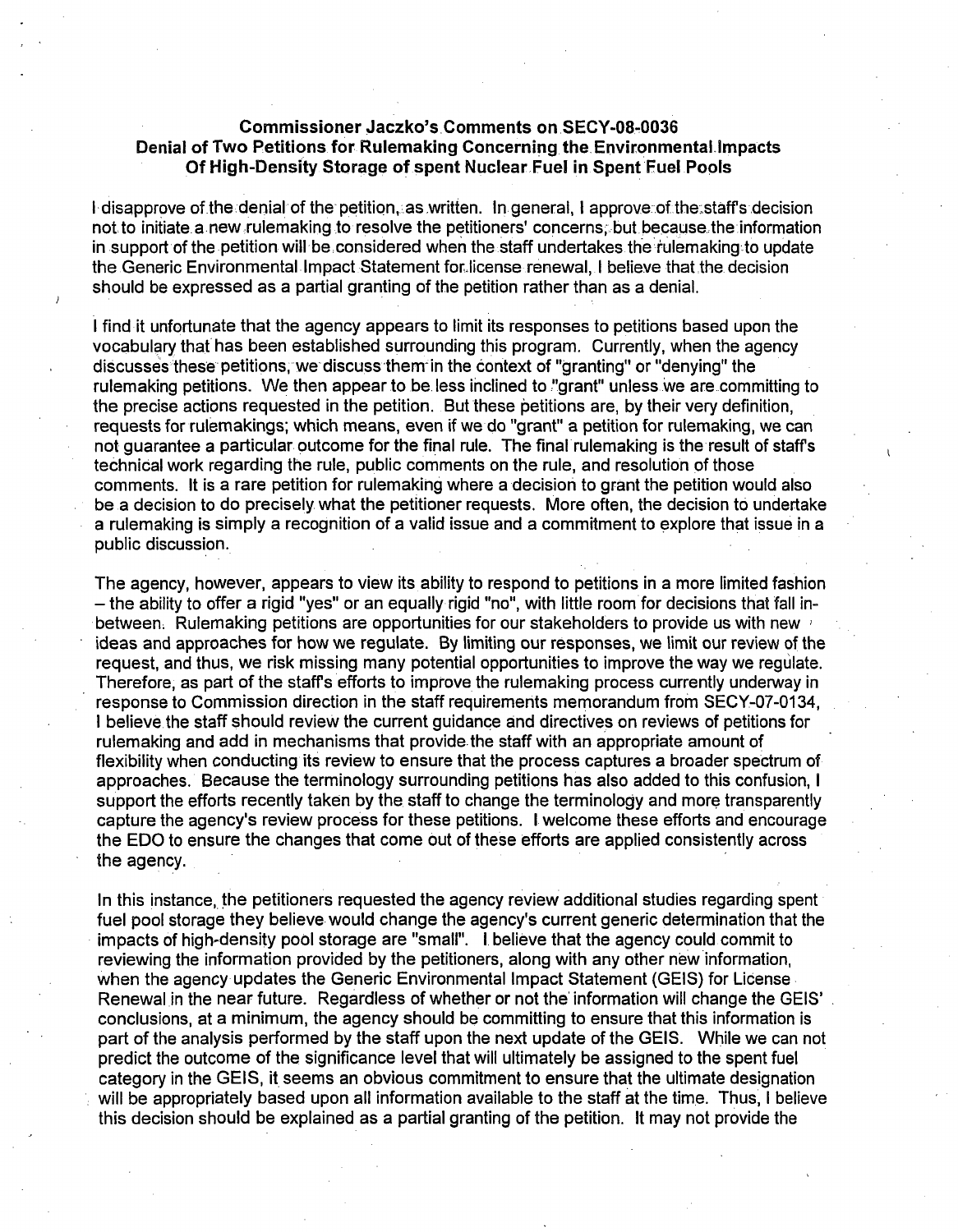petitioners with everything they want, but it would more clearly state the obvious - that this information, and any other new information, will be reviewed by the agency and appropriately considered when the staff begins its update of the license renewal GEIS.

Finally, I also believe the next update of the GEIS should separate the assessments of the wet and dry fuel storage for a more accurate depiction of the environmental impacts of each. The generic assessment of environmental impacts of wet and dry storage are currently combined in the agency's GELS, but I believe the two are distinct enough to make-the separate analysis necessary and worthwhile.

Gregory B. Jaczko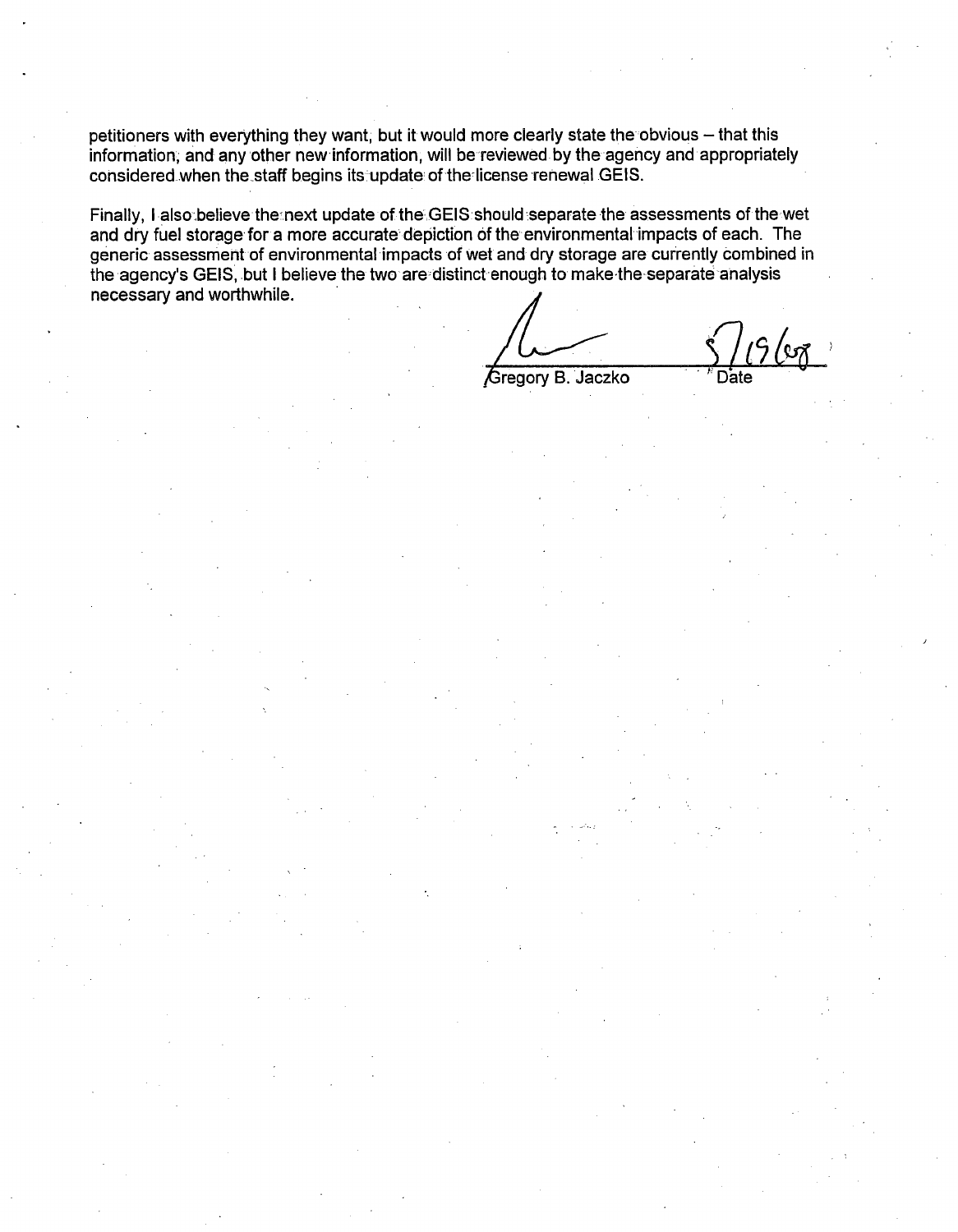# RESPONSE SHEET

| TO:                      | <b>Annette Vietti-Cook, Secretary</b>                                                                                                                                         |                                        |
|--------------------------|-------------------------------------------------------------------------------------------------------------------------------------------------------------------------------|----------------------------------------|
| <b>FROM:</b>             | <b>COMMISSIONER LYONS</b>                                                                                                                                                     |                                        |
| <b>SUBJECT:</b>          | SECY-08-0036 - DENIAL OF TWO PETITIONS<br><b>FOR RULEMAKING CONCERNING THE</b><br><b>ENVIRONMENTAL IMPACTS OF HIGH-DENSITY</b><br><b>FUEL POOLS (PRM-51-10 AND PRM-51-12)</b> | STORAGE OF SPENT NUCLEAR FUEL IN SPENT |
|                          | Approved X Disapproved                                                                                                                                                        | <b>Abstain</b>                         |
| <b>Not Participating</b> |                                                                                                                                                                               |                                        |
| <b>COMMENTS:</b>         | Below Attached None X                                                                                                                                                         |                                        |

on. **SIGNATURE** 

<u>41</u> DATE <u>|U |08</u>

Entered on "STARS" Yes X No